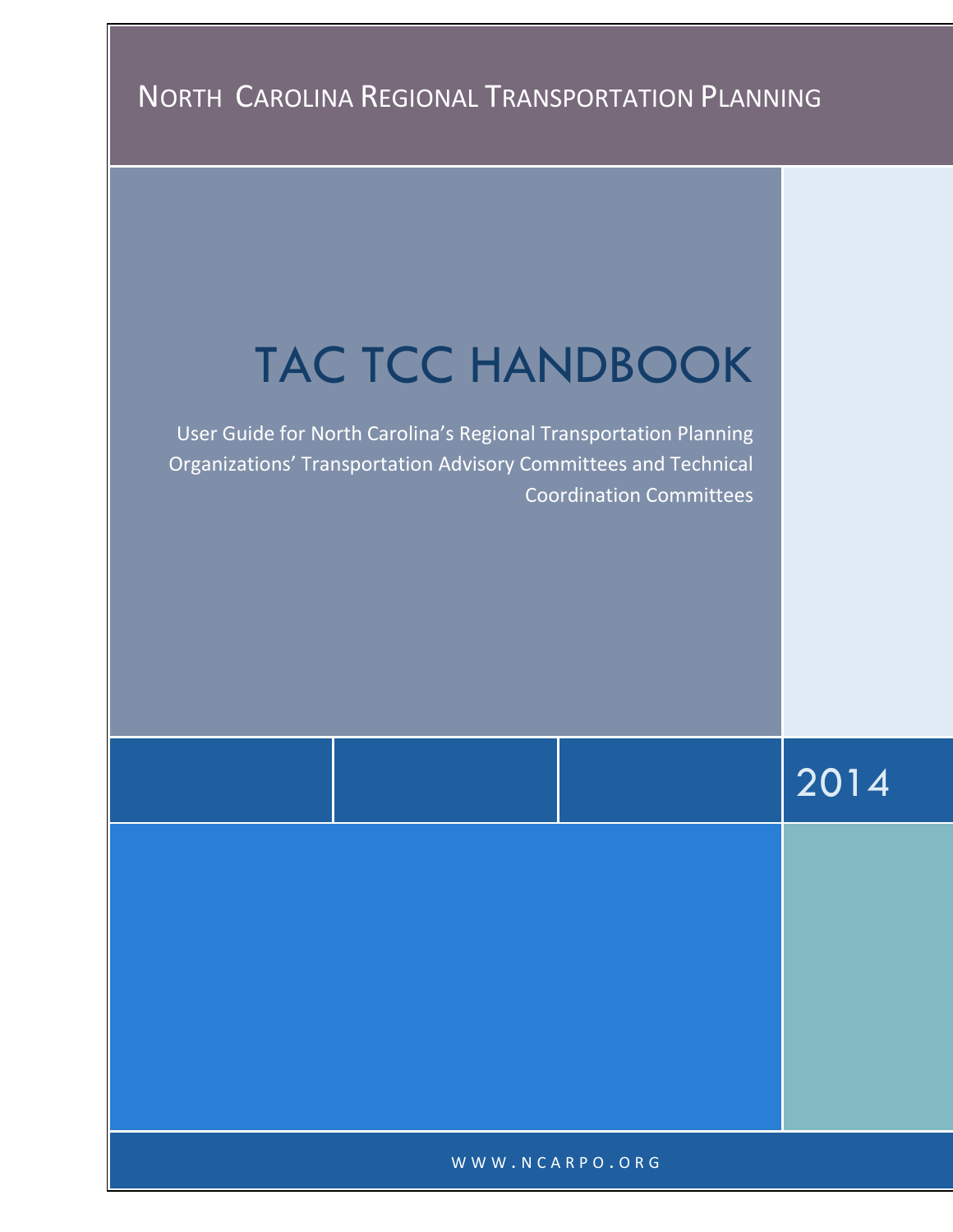NORTH CAROLINA RPO MAP 2012



2 | P a g e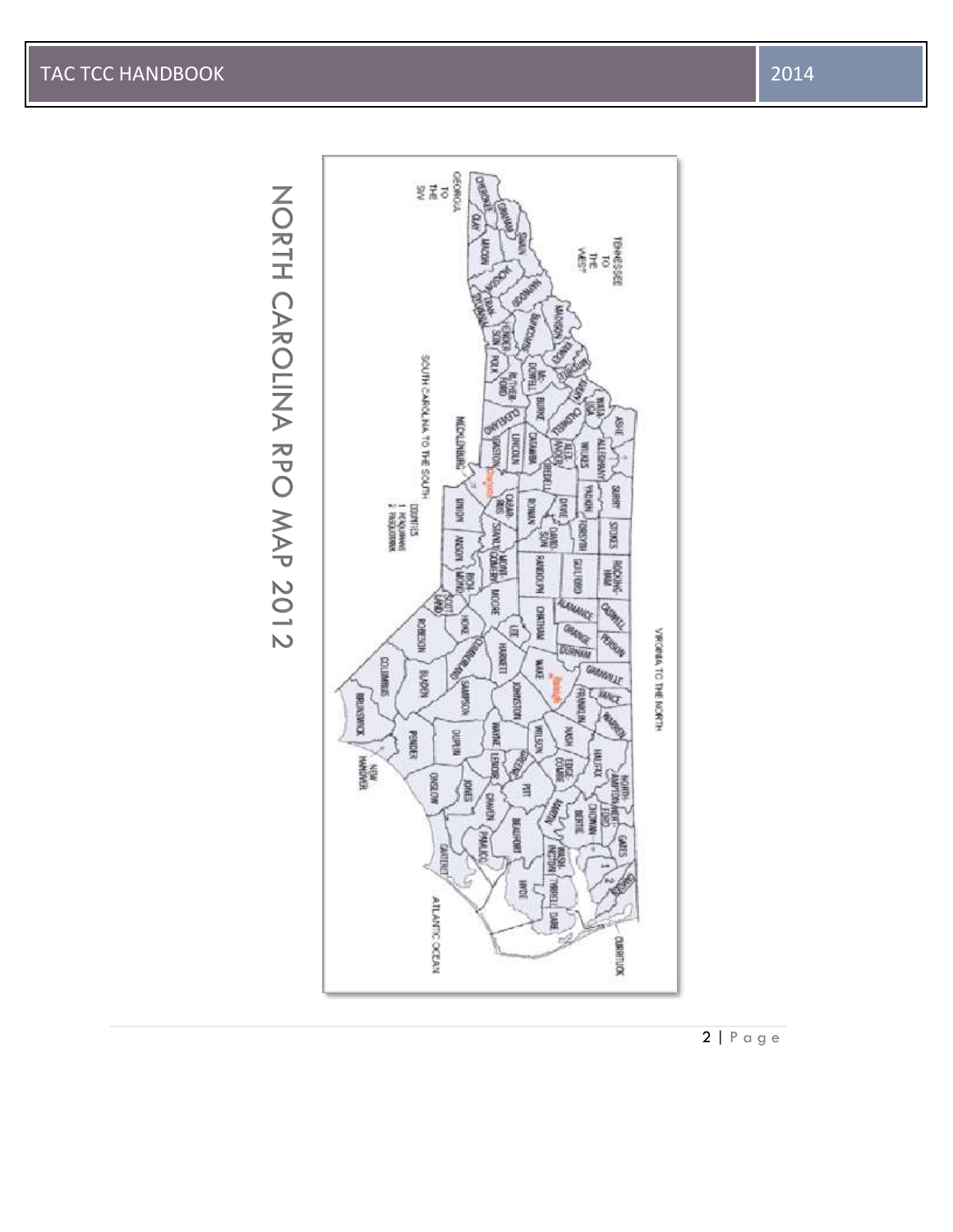1 / Introduction

- 2 / Member Roles and Responsibilities
- 3 / RPO Planning Processes
- 4 / Member Requirements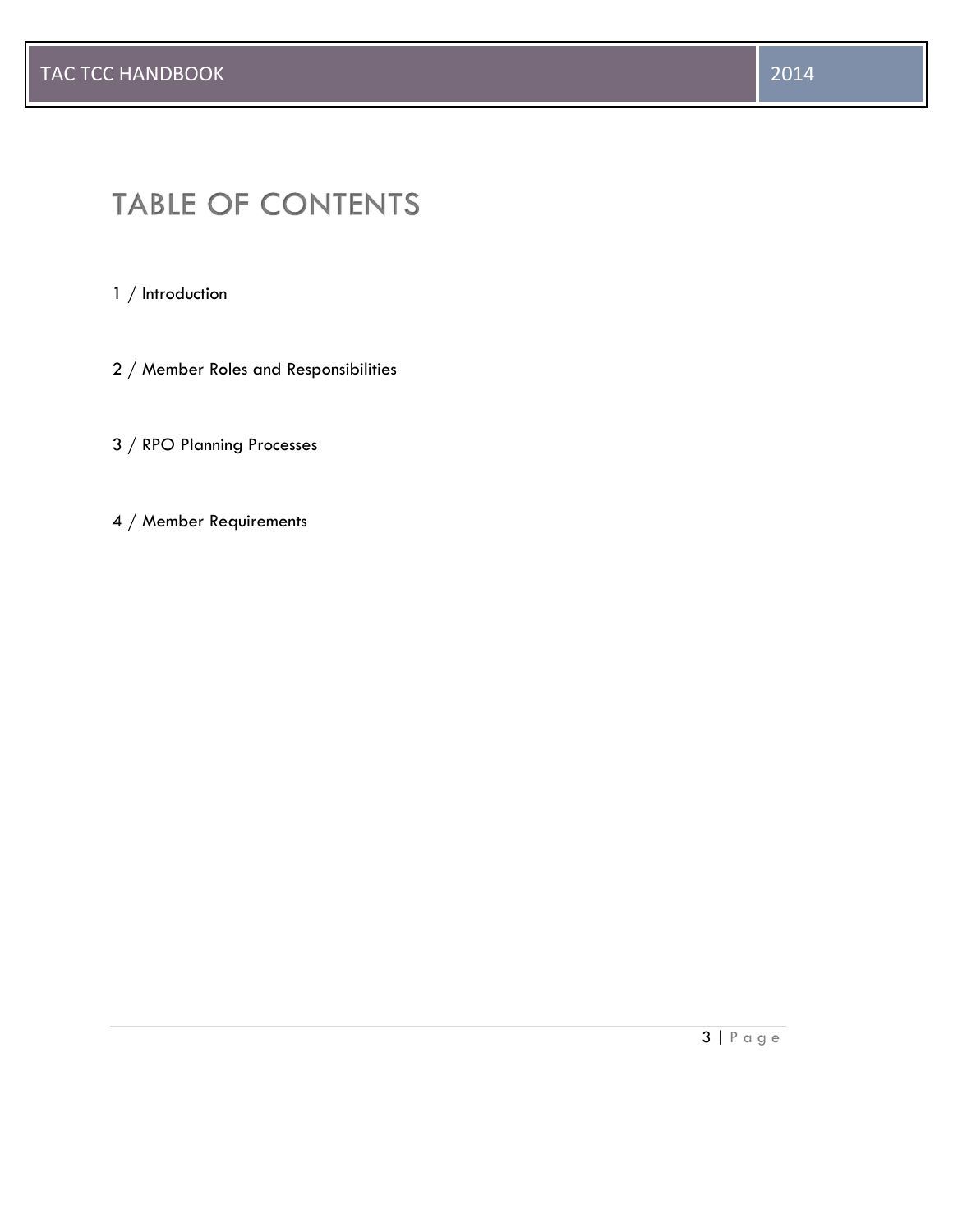# 1 / INTRODUCTION

Rural Planning Organizations (RPOs) were developed in response to Senate Bill 1195 which amended General Statute 136, Article 17 which directed NCDOT to develop a plan to establish RPOs. NCDOT completed its report in early 2001 and 20 RPOs were established between 2001 and 2003. As defined in 136-66.210, an RPO is "a voluntary organization of local officials formed through a Memorandum of Understanding (MOU) to work cooperatively with the Department to plan rural transportation systems and to advise the Department on rural transportation policy".

Since 2002, the North Carolina Department of Transportation has implemented a major re-engineering of its consultation process with rural local officials. The change was mandated under a new state law passed in July 2000 that required the establishment of rural planning organizations (RPOs) to work cooperatively with the state to plan rural transportation systems and to advise the department on rural transportation policy (Senate Bill 1195, covered under Article 17 General Statue 136-210 through 213). North Carolina's RPOs are nationally recognized for their innovative and groundbreaking work.

On July 6, 2012, President Obama signed into law P.L. 112-141, the Moving Ahead for Progress in the 21st Century Act (MAP-21). Funding surface transportation programs at over \$105 billion for fiscal years (FY) 2013 and 2014, MAP-21 is the first long-term highway authorization enacted since 2005. MAP-21 represents a milestone for the U.S. economy – it provides needed funds and, more importantly, it transforms the policy and programmatic framework for investments to guide the growth and development of the country's vital transportation infrastructure.

MAP-21 creates a streamlined, performance-based, and multimodal program to address the many challenges facing the U.S. transportation system. These challenges include improving safety, maintaining infrastructure condition, reducing traffic congestion, improving efficiency of the system and freight movement, protecting the environment, and reducing delays in project delivery.

MAP-21 builds on and refines many of the highway, transit, bike, and pedestrian programs and policies established in 1991. This summary reviews the policies and programs administered by the Federal Highway Administration. The Department will continue to make progress on transportation options, which it has focused on in the past three years, working closely with stakeholders to ensure that local communities are able to build multimodal, sustainable projects ranging from passenger rail and transit to bicycle and pedestrian paths.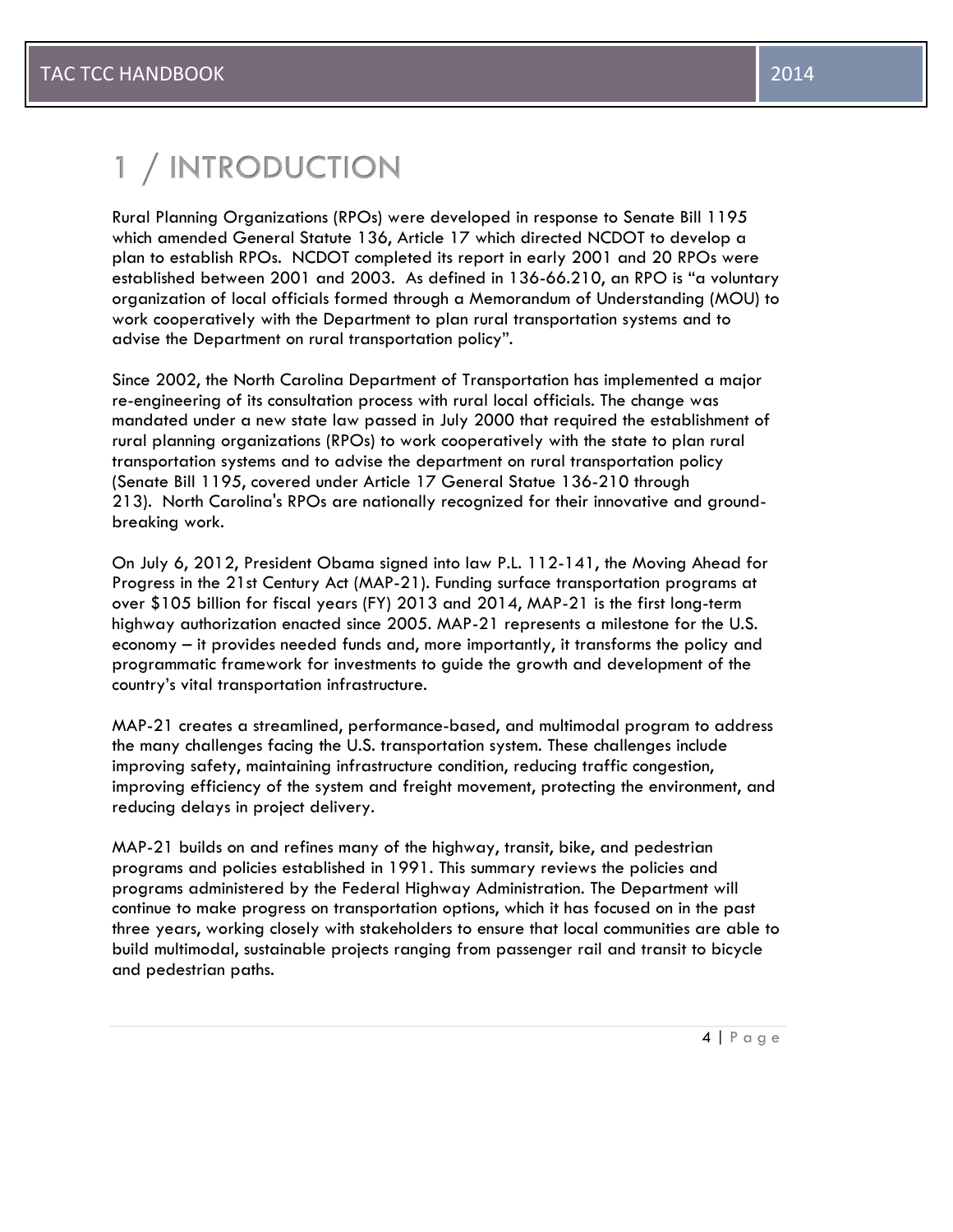MAP-21 reiterates the role of earlier legislation creating North Carolina's rural transportation planning organization by stating that States (that have not already done so) may establish and designate Regional Transportation Planning Organizations (RTPOs) and that RTPOs shall be established as a multijurisdictional organization, comprised of volunteer nonmetropolitan local officials or their designees and volunteer representatives of local transportation systems and, that he RTPOs can assist the State in addressing the needs of nonmetropolitan areas. (23 U.S.C. 135(m))

The boundaries of a RPO may coincide with, but not overlap the boundaries of a Metropolitan Planning Organization (MPO) or another RPO.

GS 136-212 identifies four primary duties for RPOs:

- Developing, in cooperation with the Department (NCDOT), long-range, local and regional multimodal transportation plans;
- Providing a forum for public participation in the transportation planning process;
- Developing and prioritizing suggestions for transportation projects the organization believes should be included in the State's Transportation Improvement Program (STIP); and,
- Providing transportation-related information to local governments and other interested organizations and persons.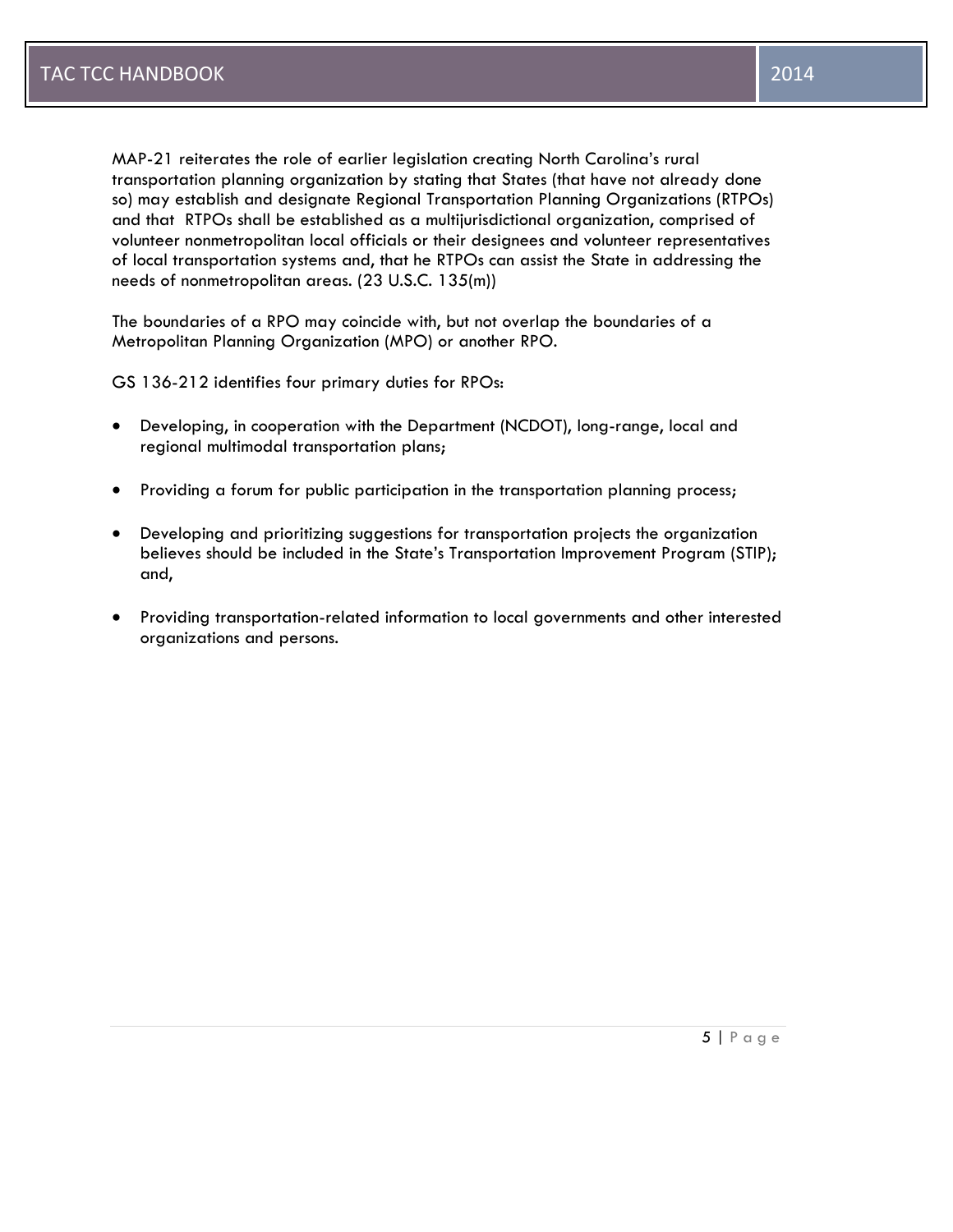



# RPO Organization

According to GS 136-211 (b), an RPO must consist of at least three contiguous counties with a population of at least 50,000 people. An RPO consists of an administrative entity which provides the professional staff to the RPO, a Technical Coordinating Committee (TCC) consisting of local staff from member governments and agencies and a Transportation Advisory Committee (TAC) made up of elected and appointed officials.

# **Lead Planning Agency (LPA)**

The LPA serves as the administrative entity for the RPO. Eligible administrative entities include a regional council of governments, regional economic development agencies, chambers of commerce and local governments. The LPA receives and expends funds on behalf of the RPO.

The LPA provides at least one (1) full time equivalent (FTE) professional staff member to carry out the duties of the RPO within the context of an adopted plan of work. The LPA is defined within the adopted Memorandum of Understanding (MOU), and may be changed based on the agreement of the RPO member governments and NCDOT.

# **Memorandum of Understanding (MOU)**

The MOU establishes the membership, bylaws and voting structure of the RPO. It also identifies the overall responsibilities of the RPO. All member counties must sign the MOU. Municipalities within the RPO may sign the MOU or adopt a resolution in support of the RPO. Any municipal resolutions must be submitted along with the MOU.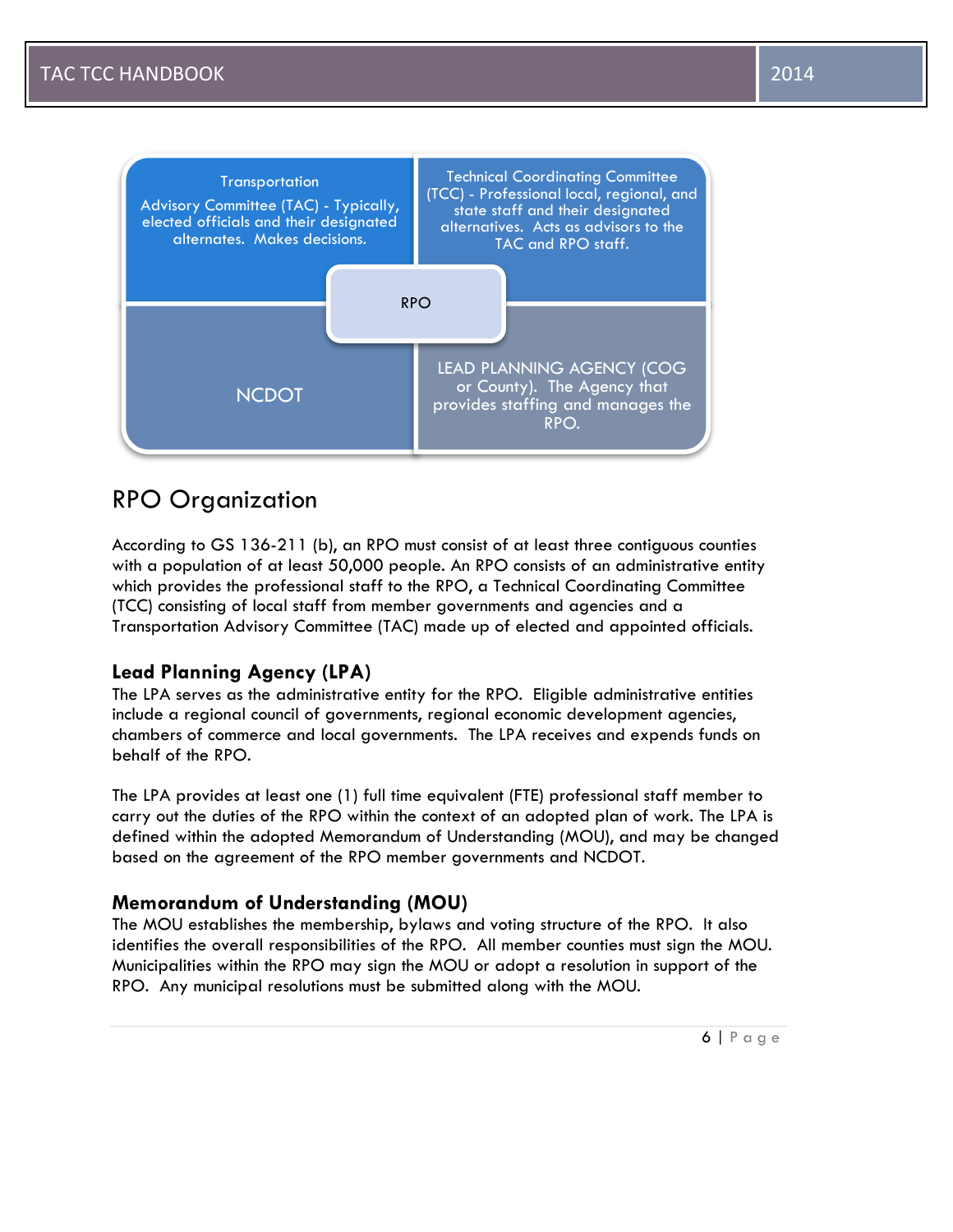# **Technical Coordinating Committee (TCC)**

The TCC consists of staff members from local government members, agencies and NCDOT. The TCC provides guidance and recommendations to the Transportation Advisory Committee (TAC). The TCC membership is defined within the adopted MOU.

# **Transportation Advisory Committee (TAC)**

The TAC consists of local elected officials and a North Carolina Board of Transportation member. The TAC establishes the goals, priorities and objectives of the RPO, reviews and recommends changes to comprehensive transportation plans within its boundaries, reviews and approves an annual plan of work, and reviews and prioritizes transportation improvement projects for submission to NCDOT. The TAC membership is defined within the adopted MOU. As of 2013, TAC members are subjected to the states ethics law. Please review ethic requirements on http://www.ethicscommission.nc.gov/

# **Funding**

The RPO program is currently funded on a reimbursement basis using Federal State Planning and Research Funds (SPR), with a 20% local match required. Allocations vary based on population and number of counties in the RPO.

# **Funding Agreement**

Each RPO is required to adopt an agreement that establishes rules for disbursement and accounting of RPO grant funds. The Agreement for Disbursement and Accounting of Rural Transportation Planning Funds is the continuing agreement between the LPA and NCDOT. NCDOT may provide reimbursement to the designated LPA only. The LPA may enact subagreement(s) pertaining to the local match. A Funding Award Letter is provided to the LPA at the end of each calendar year detailing the available RPO funding for the coming fiscal year. The fiscal year runs from July 1 – June 30.

State officials worked with local officials and the existing network of regional development organizations (known locally as regional councils of government) to create 19 RPOs that serve all counties outside of the existing 19 metropolitan planning organizations (MPOs). Rural Transportation Planning Organizations shall include representatives from contiguous areas in three to fifteen counties, or a total population of the entire area represented of at least 50,000 persons according to the latest population estimate of the Office of State Budget and Management. Noncontiguous counties adjacent to the same Metropolitan Planning Organization may form a Rural Transportation Planning Organization. Areas already included in a Metropolitan Planning Organization shall not be included in the area represented by a Rural Transportation Planning Organization.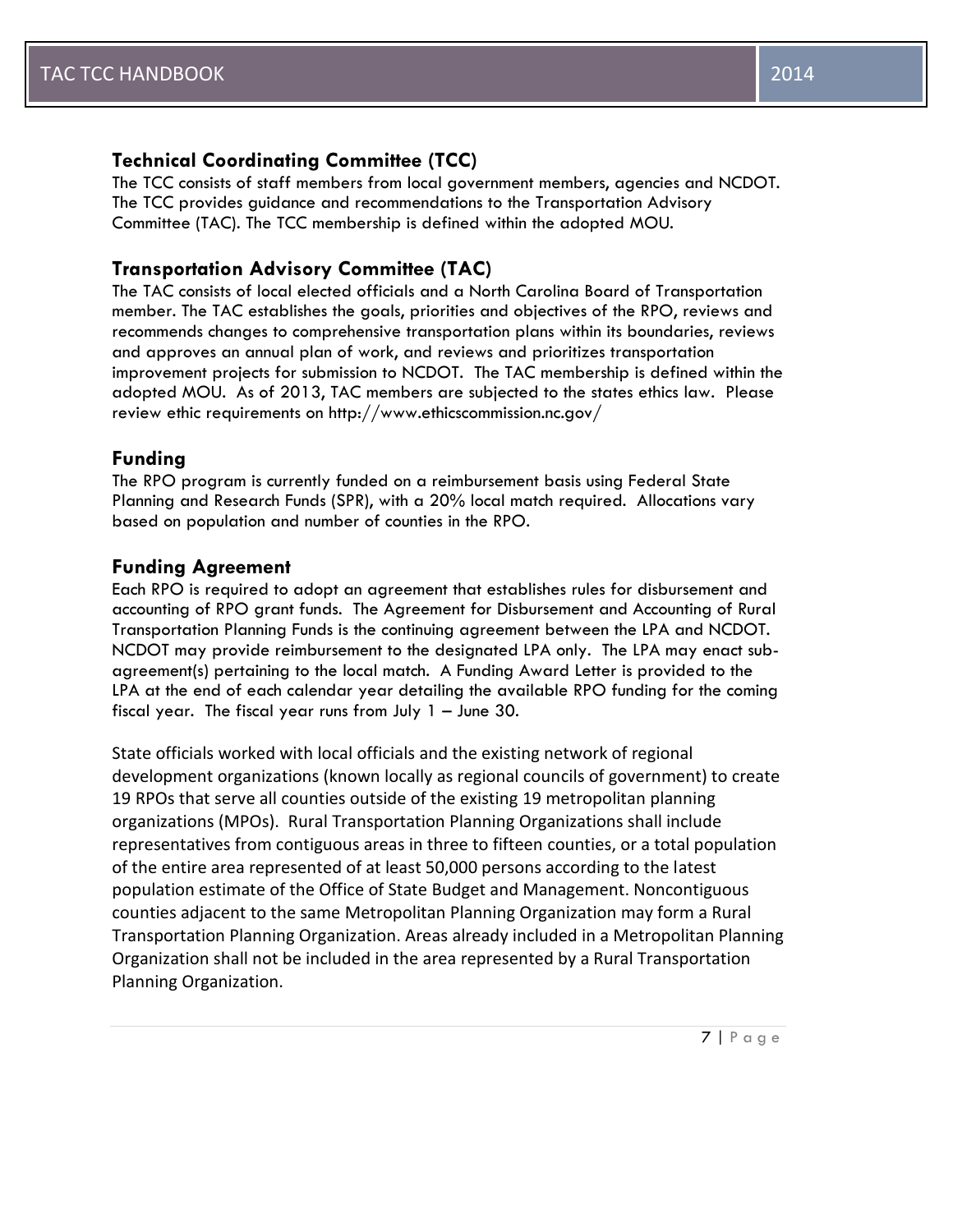In forming the RPOs, not all of the municipalities in the region were required to join, but each county must be a member. Currently, our RPOs serve nearly 4,000,000 North Carolinians, or almost half the population of the state.

The process has provided local officials with an enhanced framework to participate in the statewide and regional planning processes. It has also provided a forum for state and local officials to discuss and address issues requiring regional solutions.

A more detailed flow chart of a typical RPO follows.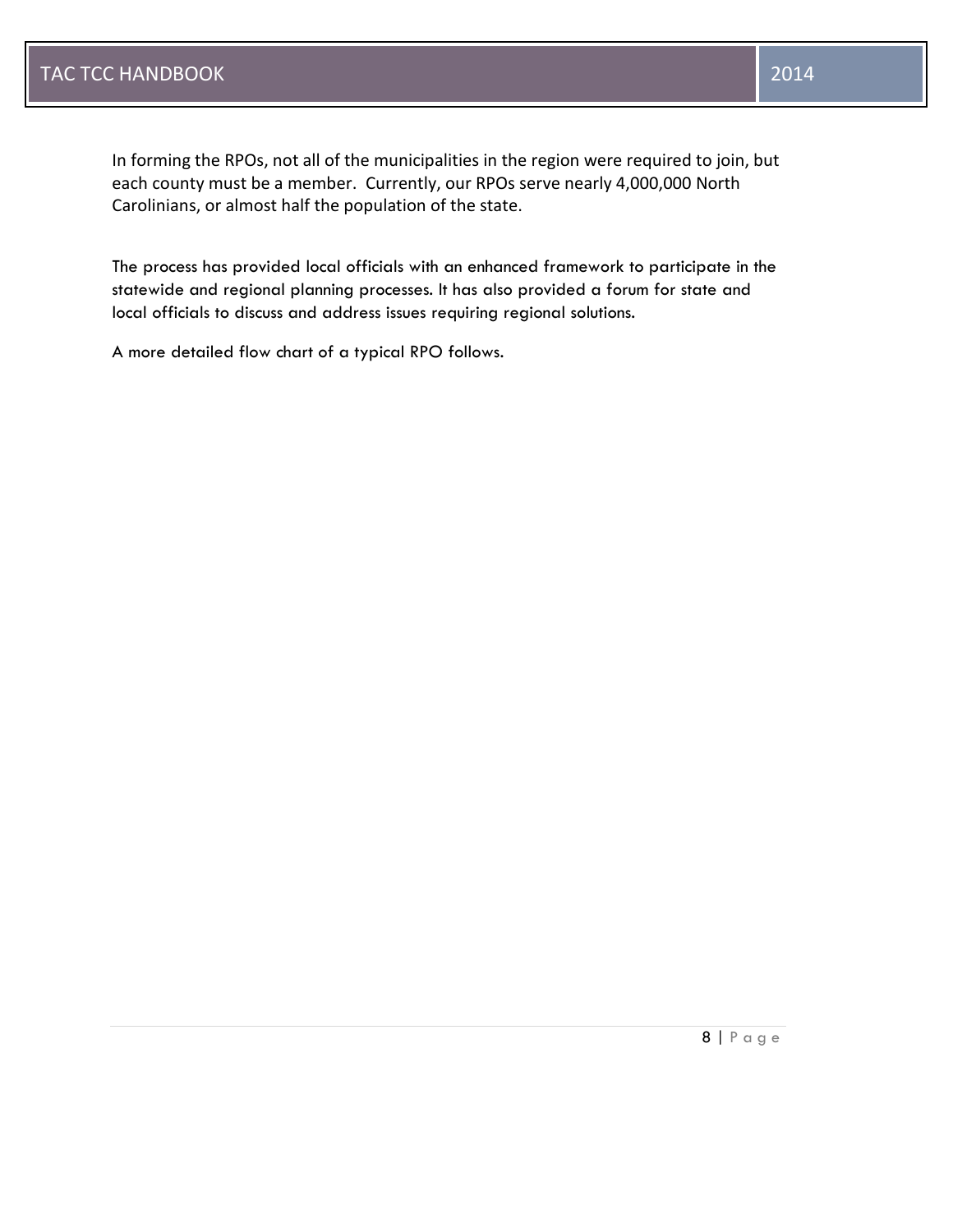# **ORGANIZATIONAL CHART**



# TAC TCC HANDBOOK 2014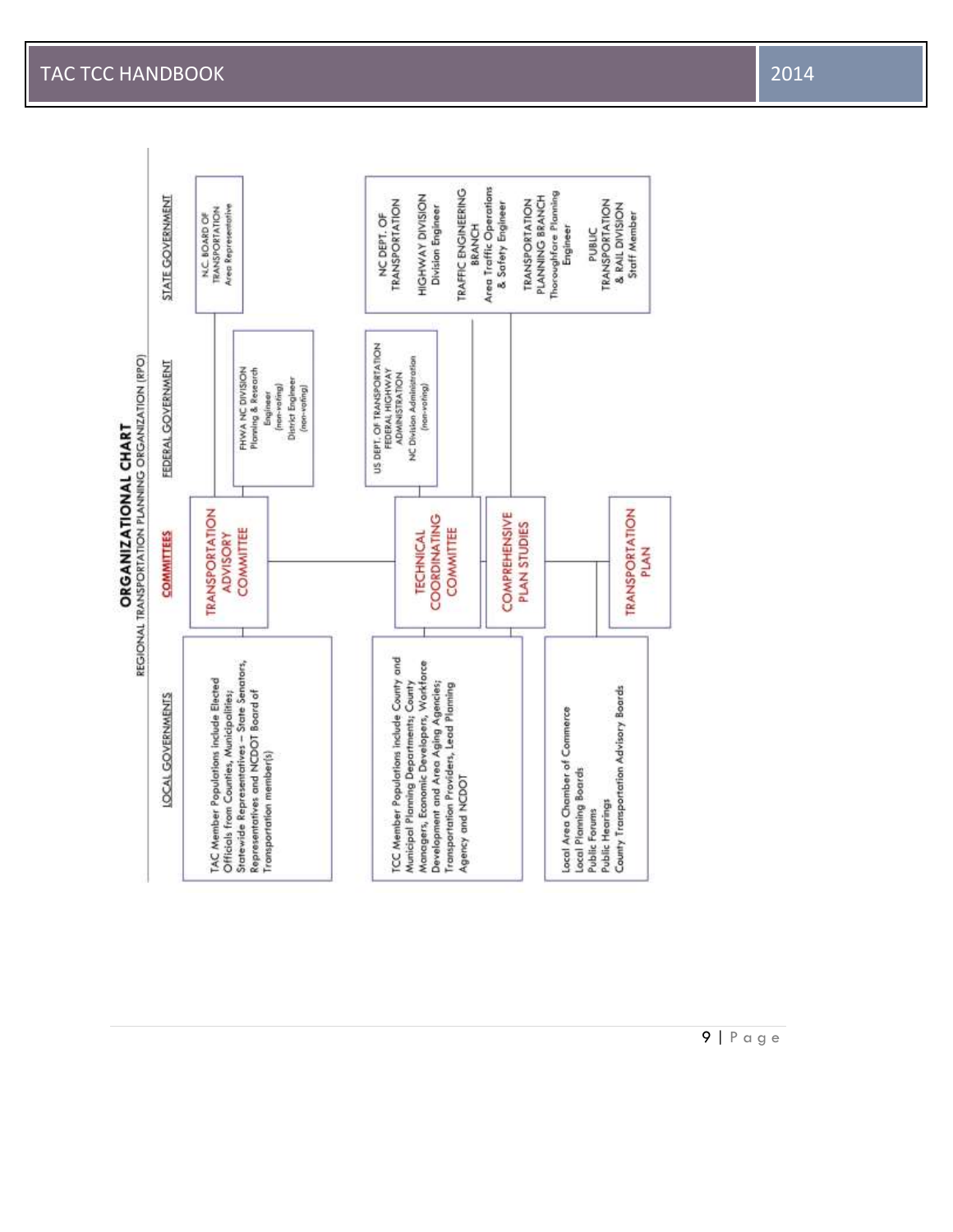# *CHARACTERISTI CS OF AN EFFECTIVE WORK TEAM (MCGREGOR, 1960)*

- *1. The atmosphere is informal.*
- *2. Everyone participates.*
- *3. The objective of the group is well understood.*
- *4. Every idea is given a hearing.*
- *5. There is disagreement.*
- *6. There is no "tyranny of the minority".*
- *7. Sometimes there are basic disagreements which cannot be resolved (immediately).*
- *8. People are free in expressing their feelings as well as*

*9. When action is* 

*10.The chairman of the* 

# 2 / MEMBER ROLES **AND RESPONSIBILITIES**

In all RPO's meeting attendance is required for member organizations to remain "active".

For TAC members, State Ethics Requirements apply. Specifically, TAC members must complete a Statement of Economic Interest (SEI) annually. For assistance with the form and the policy, please speak to your RPO Director.

For additional guidance, please refer to your RPO's Bylaws included at the end of this Manual.

# YOUR RPO'S CORE RESPONSIBILITIES TO YOUR COMMUNITY

• Developing, in cooperation with the Department (NCDOT), long-range, local and regional multimodal transportation plans;

 Providing a forum for public participation in the transportation planning process;

• Developing and prioritizing suggestions for transportation projects the organization believes should be included in the State's Transportation Improvement Program (STIP); and,

• Providing transportation-related information to local governments and other interested organizations and persons.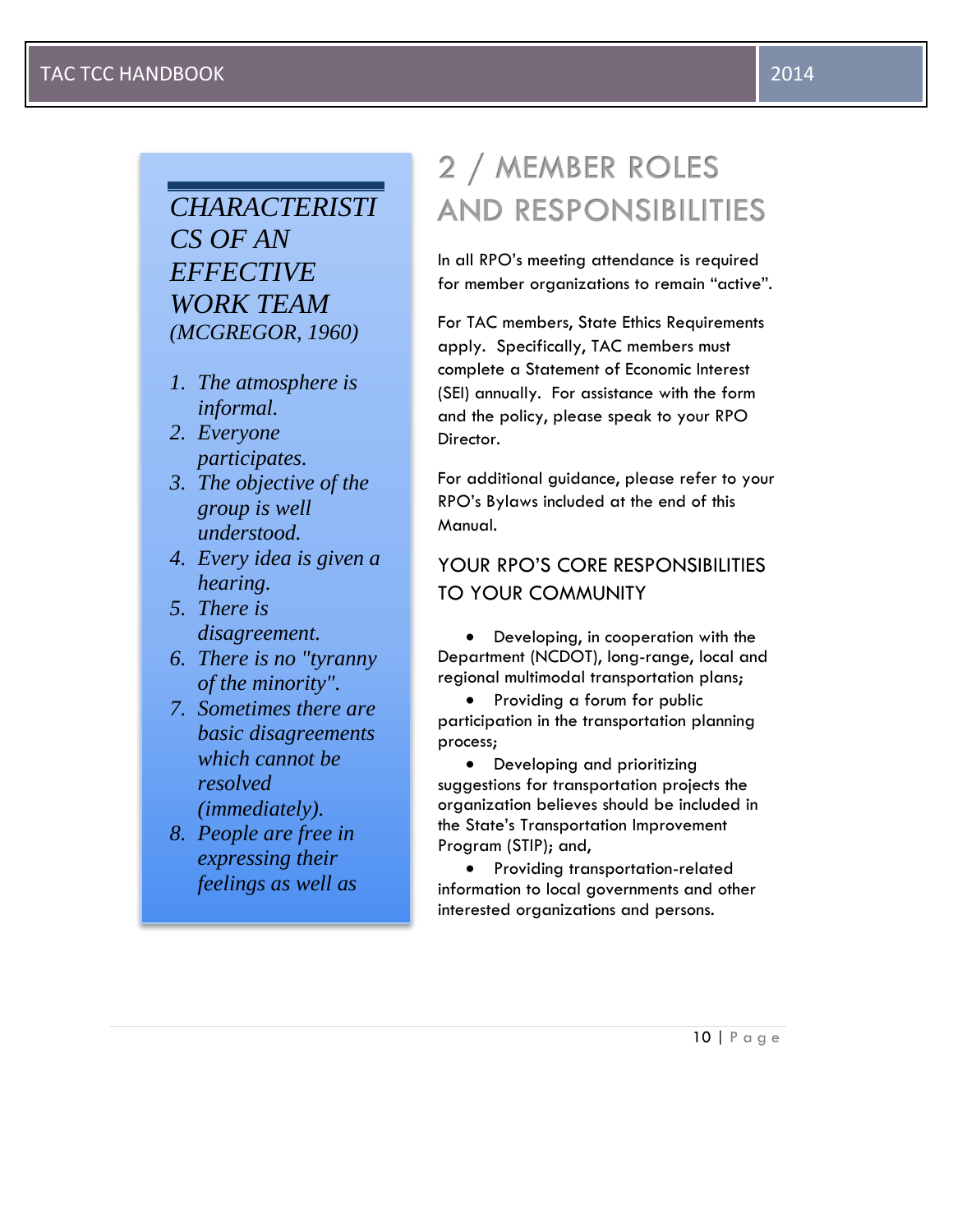# EVERYONE'S ROLE IN THE RPO

# UNIQUE PERSPECTIVE

You represent a unique local viewpoint from within the community; you know the area well—its people and its resources. You have a feeling for what types of policies and strategies may work and what types may not.

# PLAN DEVELOPMENT

You should provide perspective and insight on information gathered as well as feedback on potential transportation improvements as they are developed. In doing so, you will play a critical part in shaping the future transportation network for decades to come. At the same time, you are not being asked to be a planner or writer; rather, you are to be a sounding board for the residents of the area.

# **NETWORKING**

You know others in your area that have a keen interest in the way in which the area's future transportation needs should be managed. These others may include friends, neighbors, business associates, or others vitally interested in the future of the area. By inviting these individuals to participate in the planning process, you can help make sure that all important viewpoints are embodied in the planning process. Invite your RPO Director to pertinent organizational meetings, like Chambers, Rotary or other organizations for transportation updates or formal presentations.

# *PUBLIC MEETINGS FACILITATION AND SUPPORT*

You should feel free to engage others in the Organization and to welcome newcomers. If you attend public meetings related to planning efforts, you should reach out to and engage citizens and guests

# *PLAN PRESENTATION AND RECOMMENDATION*

Your opinion and perspective is what makes planning processes successful. You and your RPO are the voice for transportation planning in your region.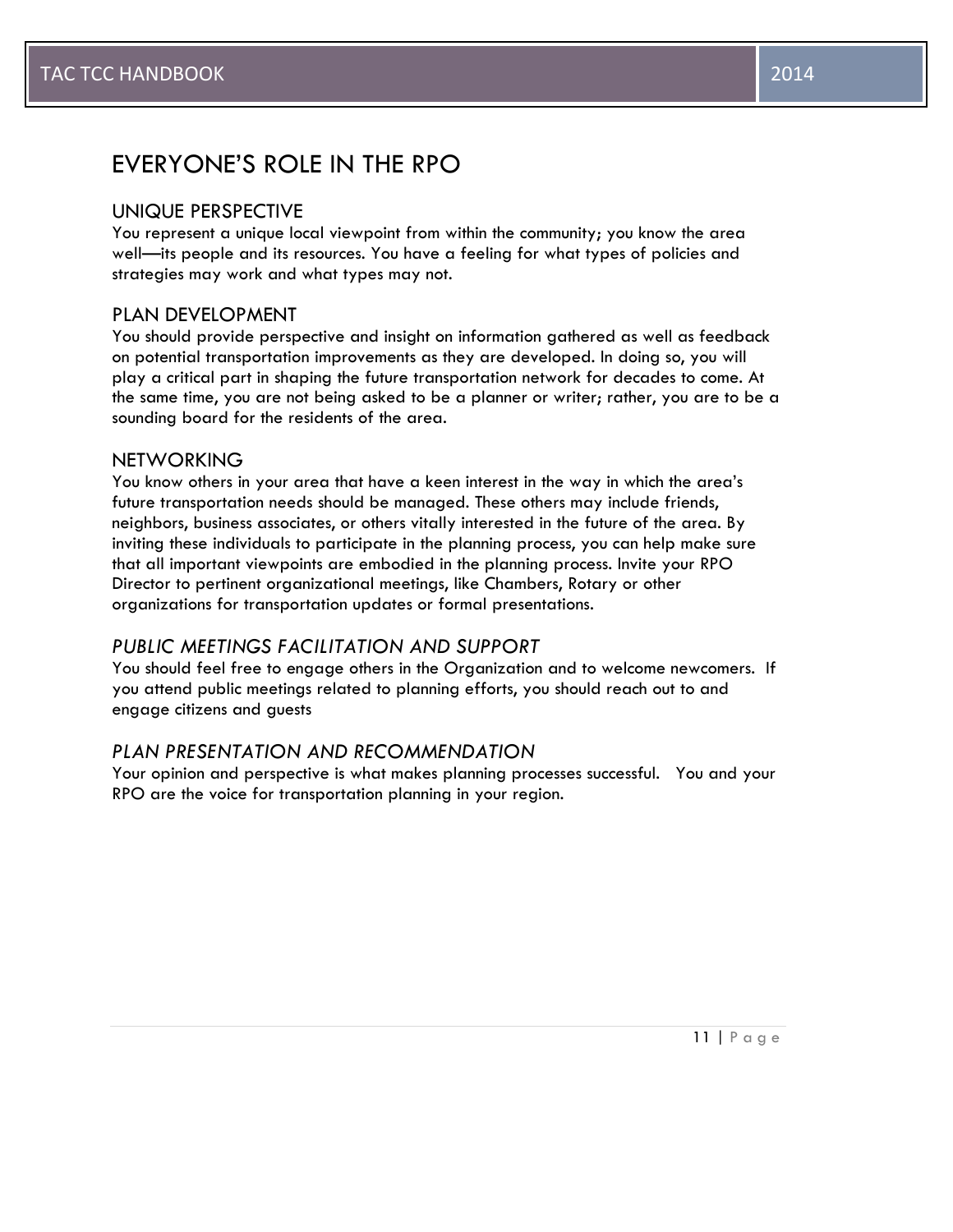Г

| Specific Technical Coordinating Committee /<br><b>Transportation Advisory Committee Duties</b>                                                                                                                                                                     |                                                                                                                                                                                                                   |
|--------------------------------------------------------------------------------------------------------------------------------------------------------------------------------------------------------------------------------------------------------------------|-------------------------------------------------------------------------------------------------------------------------------------------------------------------------------------------------------------------|
| <b>TCC</b><br>TCC Member Populations include County and<br><b>Municipal Planning Departments; County</b><br>Managers, Economic Developers, Workforce<br>Development and Area Aging Agencies;<br><b>Transportation Providers, Lead Planning</b><br>Agency and NCDOT | <b>TAC</b><br>TAC Member Populations include Elected<br>Officials from Counties, Municipalities;<br>Statewide Representatives - State Senators,<br>Representatives and NCDOT Board of<br>Transportation member(s) |
| Reviews policies and procedures and<br>recommends action to TAC                                                                                                                                                                                                    | Votes on changes or adoption of policies<br>and procedures                                                                                                                                                        |
| Reviews and recommends projects and<br>local prioritization for statewide<br>transportation funding. Votes to send<br>recommendations to TAC.                                                                                                                      | Votes on regional STIP projects and<br>prioritization process                                                                                                                                                     |
| Reviews and votes on adoption of<br>comprehensive transportation plans (CTPs)                                                                                                                                                                                      | Votes on the adoption of CTPs                                                                                                                                                                                     |
| Votes to approve or disapprove<br>administrative materials like minutes,<br>planning work programs and public<br>involvement plans.                                                                                                                                | Votes to approve or disapprove<br>administrative materials like minutes,<br>planning work programs and public<br>involvement plans.                                                                               |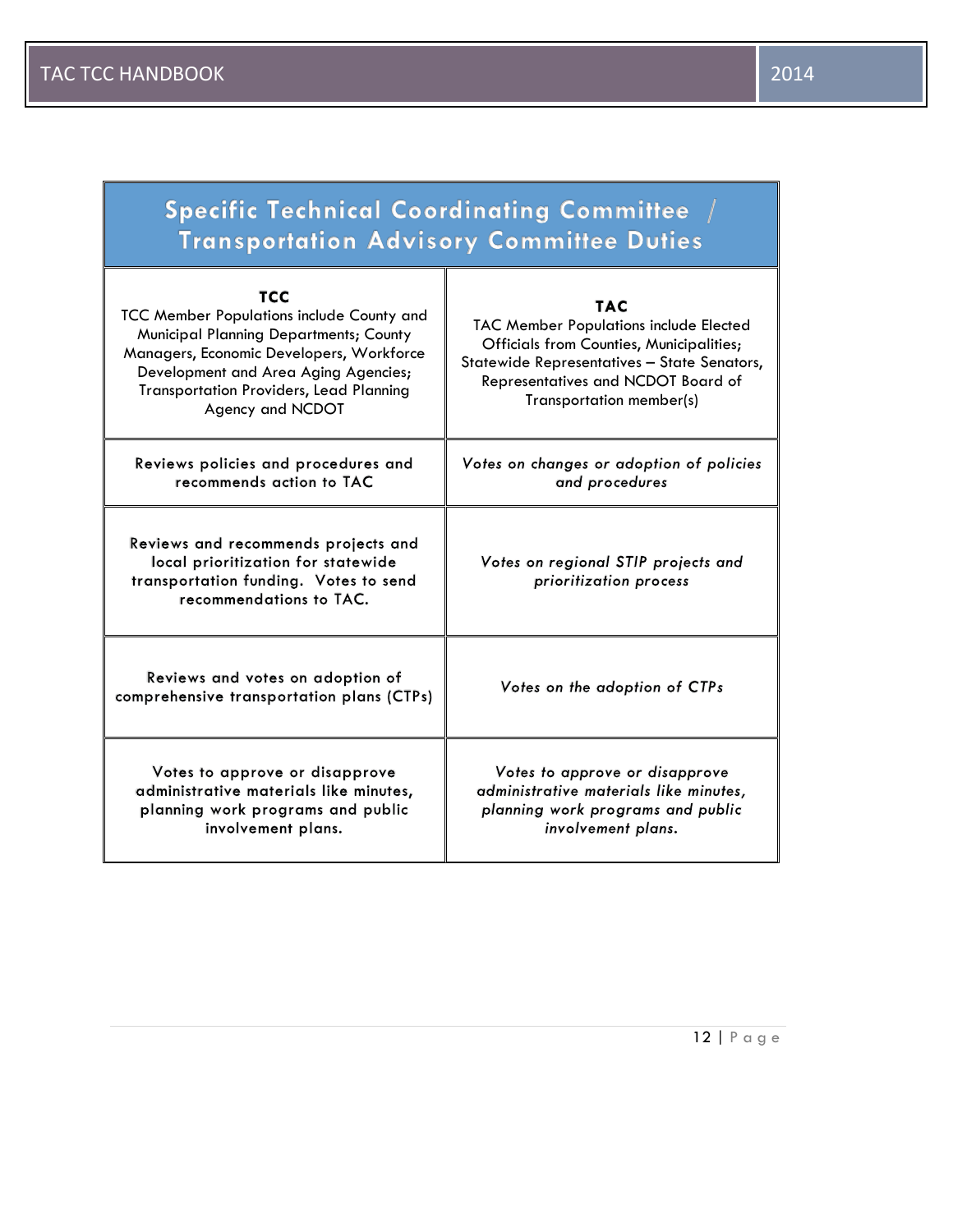# 3 / RPO PLANNING PROCESSES

Your RPO Director will involve you in the following activities and planning processes. Your input is critical to the success of your Planning Organization. If you need clarification about any of these items, please contact your RPO Director. A complete list of project areas is included in the Appendix of the *RPO Prospectus*. A brief summary of these activities and processes are:

# **Planning Work Program (PWP)**

The PWP is a standard document that consists of a funding table. The PWP is prepared on an annual basis to identify the planning priorities for the coming year and to define the planning work products and activities to be carried out by the RPO staff. Estimated expenditures for each major category of work are provided in the funding table.

# **Planning Work Program Amendment**

Planning Work Program Amendments may be required from time to time to detail major shifts in work activities that will impact funding allocations.

# **Five Year Planning Calendar**

The Five-Year Planning Calendar is a standard document that connects the short-term goals of the annual planning work program to the long term goals and priorities of the RPO. This should be reviewed and revised each year.

# **Comprehensive Transportation Planning (CTP) List of Study Needs**

A Comprehensive Transportation Plan (CTP) is a collaborative effort of NCDOT planning staff, RPO staff and local jurisdiction(s). Local jurisdictions may request a CTP or an update to an existing CTP through the RPO. Each calendar year the RPO reviews and prioritizes small urban and county transportation planning study needs for their area. The CTP List of Study Needs will provide sufficient detail regarding jurisdiction, status of the local development plan, and previous transportation plans and be submitted to NCDOT annually.

# **Preparing a CTP Study Priority List**

NCDOT will provide an updated CTP List of Study Needs Spreadsheet to your RPO Director by August 1st. Your RPO staff must review its local and regional transportation planning needs and present a prioritized CTP List of Study Needs Spreadsheet. To be eligible for inclusion on the list, each jurisdiction must have a land development plan approved within the last five (5) years or be willing to undertake a land development planning process in conjunction with the CTP.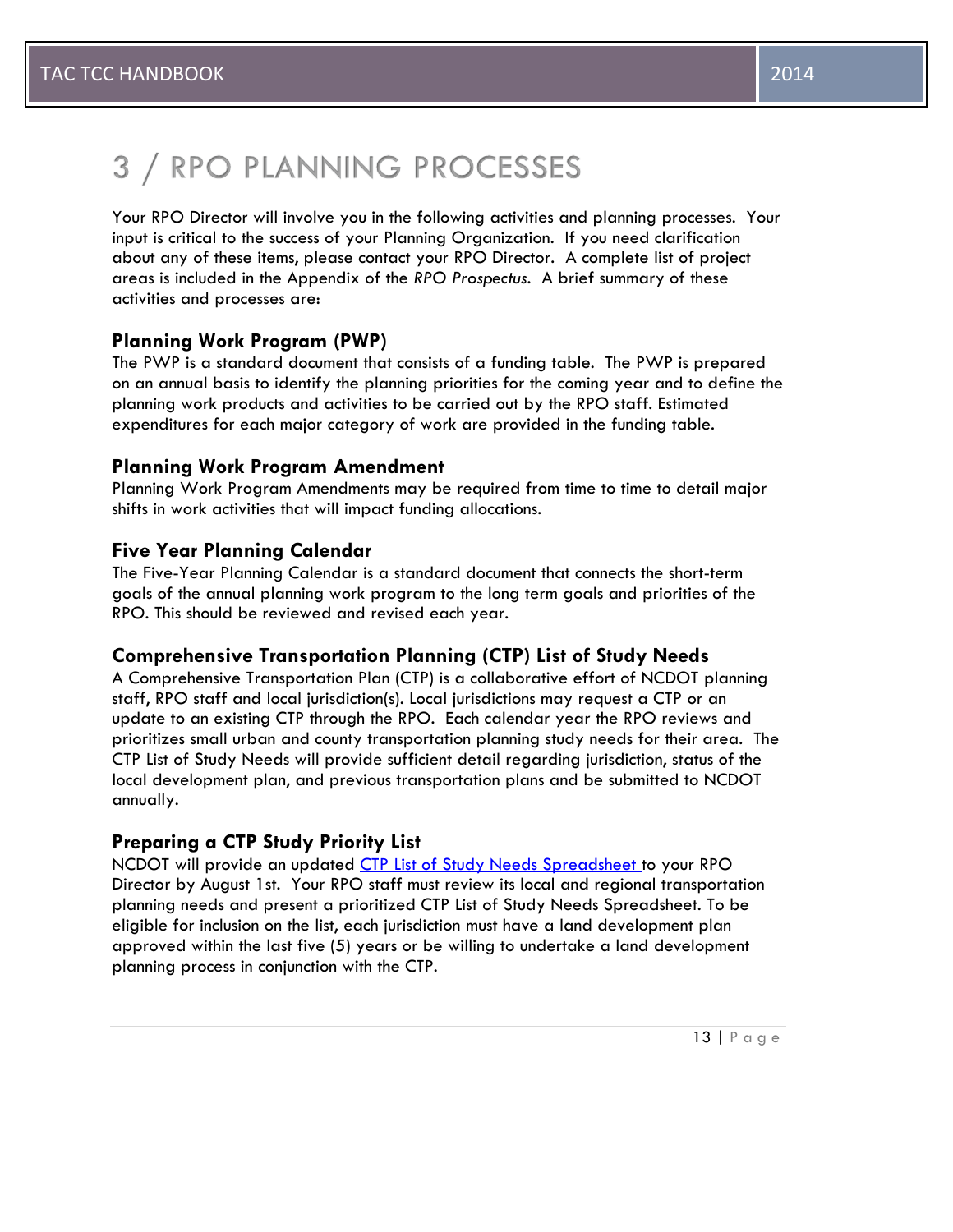The listing of a jurisdiction on the priority list does not guarantee that the study will be assigned or initiated and CTP studies may not be assigned in priority order because of funding, staff resources or other constraints. CTP studies may also be initiated by NCDOT in response to project delivery needs.

# **TIP Project Prioritization**

# **Local Project Prioritization**

Each RPO is responsible for the development of a prioritized list by mode of its region's transportation projects (including highway, public transportation, bicycle and pedestrian, and rail projects) and the entry of those projects into the state's prioritization process.

# **Preparing a TIP Priority Needs List**

The State Transportation Improvement Program (STIP) is prepared by NCDOT on a biennial basis according to a schedule adopted by the Board of Transportation. The identification and prioritization of the RPO TIP project proposals should include significant input from local officials and the public.

The RPO develops a list of its region's transportation project requests (including all modes of transportation) and enters these projects into NCDOT's prioritization process. As part of the process, the RPO will rank or score individual projects to show their relative priority within the region.

Specific guidance related to the use of the online database for submitting transportationrelated project priorities is provided by NCDOT separately. For more information regarding the process please refer to: [http://www.ncdot.gov/performance/reform/.](http://www.ncdot.gov/performance/reform/)

# **TIP Review and Comment**

After a draft STIP is released by NCDOT for public comment, the RPO reviews all information for projects within its region and makes comments as necessary regarding the accuracy of the information and any local issues or concerns. This process takes place every two years.

# **Merger Process**

RPOs may participate in the Merger process as concurring members. Concurring members have signature authority for Merger projects in their areas and will attend Merger project meetings and adhere to the Project Team Member roles and responsibilities. Merger meetings are scheduled to discuss the progression of the project, the issues, and the steps going forward.

For more information regarding the process please refer to: http://www.ncdot.gov/doh/preconstruct/pe/MERGER01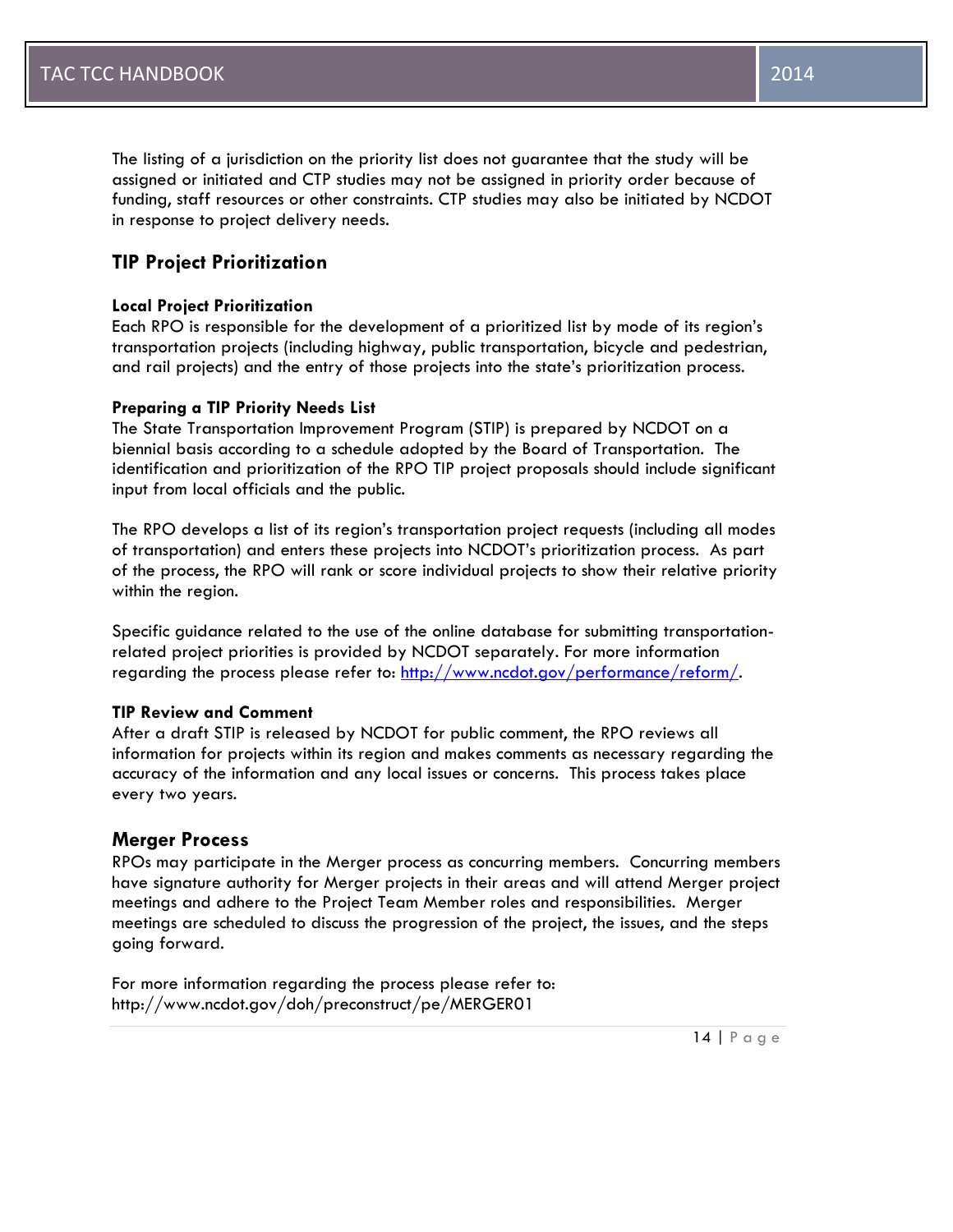# **Revising Existing Bylaws**

RPOs are required to have Bylaws that define how meetings will be conducted within the RPO as well as outlining the procedure for various RPO processes. A change to the bylaws typically necessary when some aspects of the bylaws need to be clarified that was not explicitly stated in the bylaws, conflicting laws, a change in the LPA, or an MOU change. In order for the bylaws to have legal standing, the bylaws must be adopted by the TAC and should be signed by the RPO Secretary and the TAC Chairman.

# **Planning Work Program (PWP)**

Your RPO Director must submit an adopted PWP and [Five-Year Planning Calendar](file://DOT/DFSROOT01/GROUPS-TPBTRB/Shared/TPB%20Temporary/WEB_update/RPO%20Manual%202012/Five_Year_Planning_Calendar_Example.doc) to NCDOT by May 31st to be eligible to receive reimbursement from NCDOT for RPO work activities in the fiscal year beginning on July 1 of the same calendar year.

*PWP Timeline November* Your RPO Director will *c*onsult with NCDOT staff, RPO member governments and agencies to identify work tasks, review financial assumptions for the coming fiscal year and develop [PWP,](file://DOT/DFSROOT01/GROUPS-TPBTRB/Shared/TPB%20Temporary/WEB_update/RPO%20Manual%202012/PWP_Invoice_Amendment_Templates.xlsx) [Five-Year](file://DOT/DFSROOT01/GROUPS-TPBTRB/Shared/TPB%20Temporary/WEB_update/RPO%20Manual%202012/Five_Year_Planning_Calendar_Example.doc)  [Planning Calendar a](file://DOT/DFSROOT01/GROUPS-TPBTRB/Shared/TPB%20Temporary/WEB_update/RPO%20Manual%202012/Five_Year_Planning_Calendar_Example.doc)nd Administrative Reporting Schedule. *January* Funding Award Letter is sent to RPO detailing available funds and required local match. RPO's prepare draft PWP for designated NCDOT staff review within 30 days of receipt of the funding letter. Release Draft PWP for public review if required by an adopted Public Involvement Plan. *February* NCDOT staff comments on PWP, Five-Year Calendar, and Administrative Reporting Schedule returned to RPO within 45 days of submittal to NCDOT. RPO prepare revisions to PWP and schedule if required. *April* Conduct TCC/TAC review and adoption process. Prepare revisions to PWP if required. An original signature of the TAC Chair must appear on the adopted PWP. *May* Transmit one (1) digital copy of the adopted and signed PWP (PDF format), one (1) digital copy of the PWP (Excel format), and one (1) digital copy of the Administrative Reporting Schedule to designated NCDOT staff by May 31. *June* PWP Approval Letter issued by NCDOT.